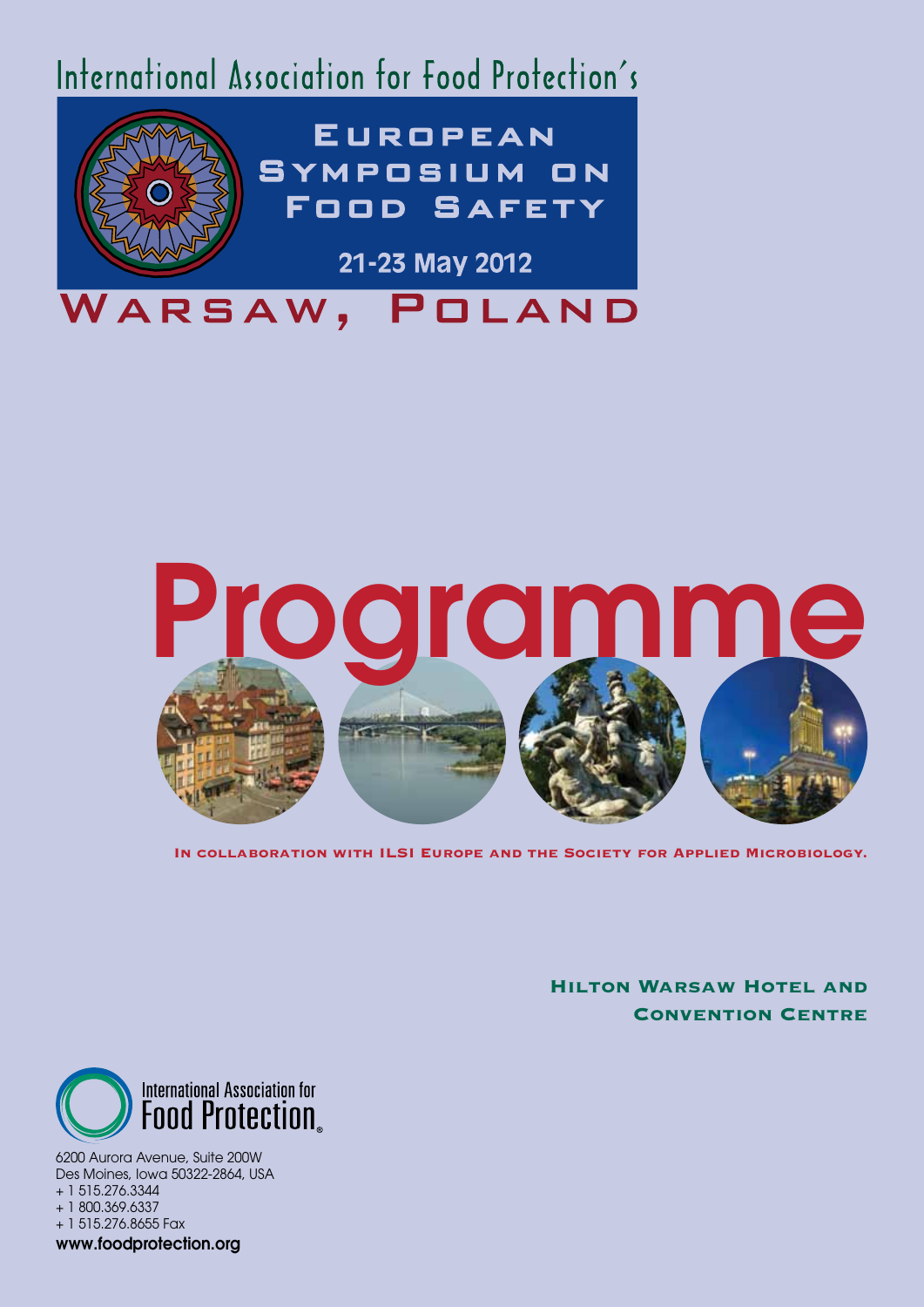#### **SPEAKERS**

Franz Berthiller Doppler Laboratory for Mycotoxin Metabolism Austria

**STANLEY BRUL** Amsterdam University The Netherlands

Sava Buncic University of Novi SAD Serbia

Andrzej Butra Ministry of Agriculture and Rural Development Poland

Michael Callanan Nestle **Switzerland** 

Colin Crews The Food and Environment Research Agency United Kingdom

**MARK CRONIN** Liverpool John Moores University United Kingdom

Agnes Delacroix-Buchet Institut Micalis France

Heidy Den Besten Wageningen University The Netherlands

**CHRISTINE DODD** University of Nottingham United Kingdom

**MARY FRIEL** European Food Information Council Belgium

Andrzej gantner Polish Federation of Food Producers Poland

Kumar Hari cBio, Inc. United States

John Holah Campden BRI United Kingdom

Nicola Holden The James Hutton Institute **Scotland** 

Adrianne Klijn Nestec Ltd. **Switzerland** 

SAARA KOTLIA **Nestle Switzerland** 

Maria Kroner Impel Food Hygiene Poland

Yvan Le marc Unilever United Kingdom

Renata Leuschner EFSA Italy

Grzegorz Madcjezak National Public Health Institute Poland

Edyta Margas Campden BRI United Kingdom

Alex Mathys German Institute of Food **Technologies** Germany

Stefano Morabito ISS Rome Italy

Andrew O'Connor Food and the Marine Ireland

**CHRISTINA OSCROFT** CCFFA Technology Ltd. United Kingdom

Peter Paulsen University of Veterinary Medicine Austria

Mike Peck Institute of Food Research United Kingdom

Florence Postollec ADRIA Technical Institute France

Edoardo Pozio Istituto Superiore di Sanita Italy

Karen Power University College Dublin Ireland

Donald A. Prater U.S. Food and Drug Administration/EFSA Italy

Andreja Rajkovic **Ghent University** Belgium

Angela Records Eversole Associates United States

Paul Ross TEAGASC Ireland

Daniele Sohier ADRIA Developpment France

Katie Swanson Ecolab Inc. United States

Charles Taylor M&W United Kingdom

Ariena van Bruggen University of Florida United States

Edward Verkaar Ecolab Deutschland GmbH **Germany** 

Isabel Walls IAFP President United States

Benjamin Warren Land-O-Lakes United States

Janneke Wijman Purac The Netherlands

#### **ORGANISING COMMITTEE**

Stefano Colombo, Chair Mérieux NutriSciences Corporation France

Jozsef Baranyi Institute of Food Research United Kingdom

David Bean **Consultant** United Kingdom

Louise Fielding Cardiff Metropolitan University United Kingdom

Christina Harzman BIOTECON Diagnostics Germany

Carol Iversen Nestec SA Switzerland

Pratima Jasti ILSI Europe **Belgium** 

**TOM KENNEDY** Department of Agriculture, Fisheries and Food Ireland

Alain Minelli DuPont De Menours International SAr Switzerland

Helmut Steinkamp German Institute of Food Technologies **Germany** 

Michele Storrs bioMérieux France

Mieke Uyttendaele Ghent University Belgium

Marcel Zwietering Wageningen University The Netherlands

#### Local Organising Committee

Janusz Olejnik, Chair Silliker Poland, Poland

Jacek Czarnecki Nestle, Poland

Andrzej Gantner Polish Federation of Food Producers, Poland

Krzysztof Kwiatek National Veterinary Research Institute, Poland

Bronislaw Wesolowski Council of Food Economy, Poland

Katie Swanson (IAFP Board) Ecolab Inc., United States

Isabel Walls (IAFP Board) IAFP President, United States

LISA HOVEY (IAFP STAFF) IAFP, United States

Terri Huffman (IAFP Staff) IAFP, United States

David Tharp (IAFP Staff) IAFP, United States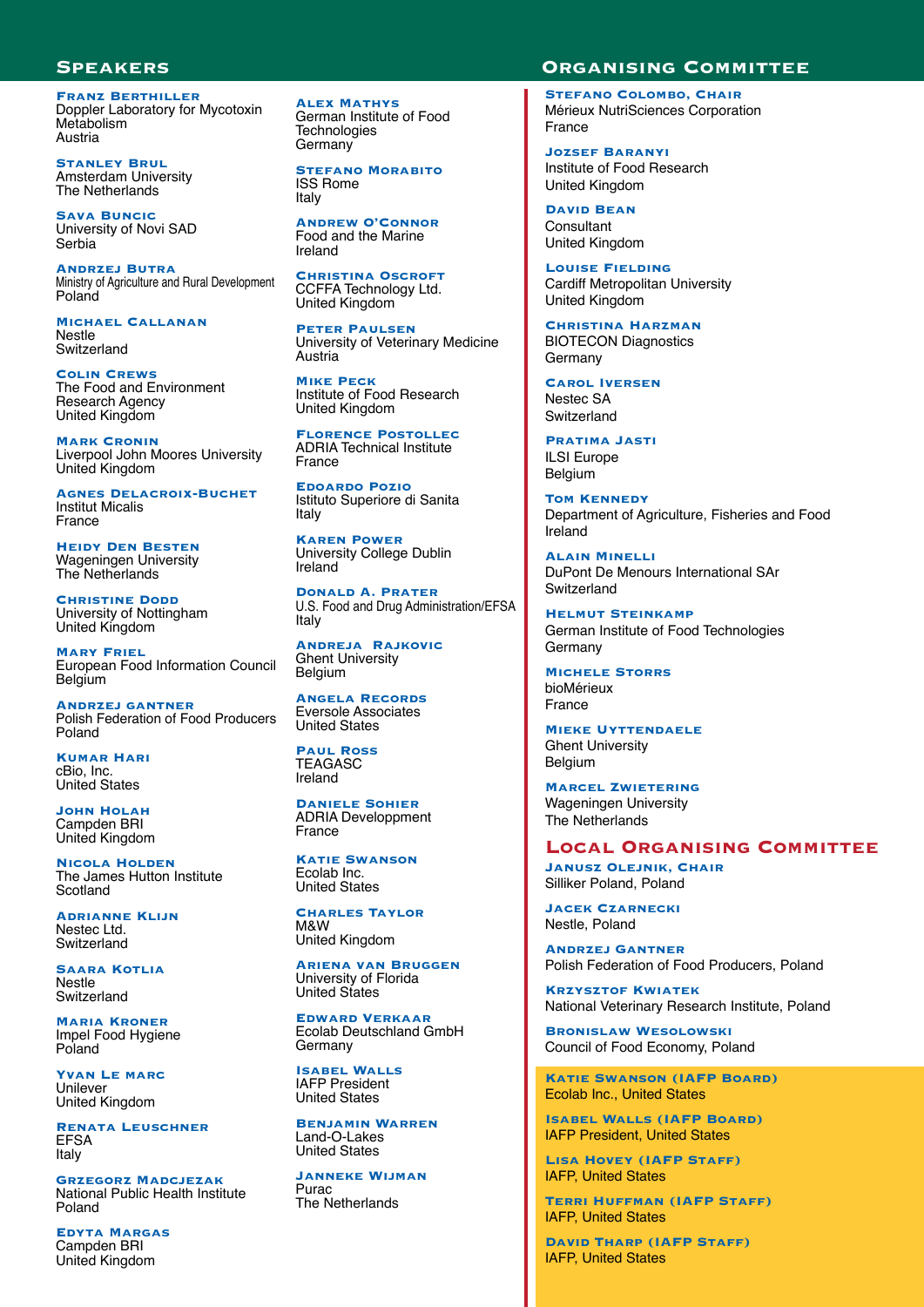| Day 1       | <b>Monday, 21 May 2012</b>                                                                                                                                                                                       |                                                                                                                             |  |
|-------------|------------------------------------------------------------------------------------------------------------------------------------------------------------------------------------------------------------------|-----------------------------------------------------------------------------------------------------------------------------|--|
| 08.00-17.00 | <b>REGISTRATION OPEN</b>                                                                                                                                                                                         |                                                                                                                             |  |
| 9.00-10.30  | <b>OPENING SESSION WARSAW HALL IV &amp; V</b>                                                                                                                                                                    |                                                                                                                             |  |
|             | <b>WELCOME SPEECH</b><br>Andrzej Butra, Undersecretary of State,<br>Ministry of Agriculture and Rural Development, Poland                                                                                        |                                                                                                                             |  |
|             | <b>INTRODUCTION TO IAFP AND SYMPOSIUM</b><br>David Tharp, International Association for Food Protection, United States                                                                                           |                                                                                                                             |  |
|             | <b>POLAND'S SUCCESS STORY IN COMPLIANCE</b><br>Andrzej Gantner, Polish Federation of Food Producers, Poland                                                                                                      |                                                                                                                             |  |
|             | Chairs - Janusz Olejnik and Isabel Walls                                                                                                                                                                         |                                                                                                                             |  |
| 10.30-11.00 | <b>COFFEE BREAK/EXHIBITS/POSTERS ON DISPLAY</b>                                                                                                                                                                  |                                                                                                                             |  |
| 11.00-12.00 | <b>PLENARY SESSION</b>                                                                                                                                                                                           |                                                                                                                             |  |
|             | VTEC 0104:H4: Is it Really a Food Safety Issue?<br>Stefano Morabito, EU Reference Lab for STEC, ISS Rome, Italy<br>The Role of Food Safety in International Trade<br>Isabel Walls, IAFP President, United States |                                                                                                                             |  |
|             |                                                                                                                                                                                                                  |                                                                                                                             |  |
|             | Chair - Katie Swanson                                                                                                                                                                                            |                                                                                                                             |  |
| 12.00-13.30 | <b>NETWORKING LUNCHEON</b>                                                                                                                                                                                       |                                                                                                                             |  |
| 13.30-15.00 | <b>WARSAW HALL IV &amp; V</b>                                                                                                                                                                                    | <b>LIGHT ROOM</b>                                                                                                           |  |
|             | <b>CURRENT ISSUES IN MEAT HYGIENE &amp; SAFETY</b>                                                                                                                                                               | <b>UPDATE ON BACTERIAL TOXINS</b>                                                                                           |  |
|             | <b>Modernisation of Meat Inspection</b><br>Sava Buncic, Serbia                                                                                                                                                   | Bacillus cereus/Foodborne Toxins on the<br><b>Radar Screen</b><br>Andreja Rajkovic, Belgium                                 |  |
|             | Microbiological Food Safety Issues in Meat from Wild Game<br>and Implications for Meat Processing<br>Peter Paulsen, Austria                                                                                      | <b>Assessing Staphylococcus aureus</b><br><b>Enterotoxins Production in Food Products</b><br>Agnes Delacroix-Buchet, France |  |
|             | <b>Meat-borne Parasites</b><br>Edoardo Pozio, Italy                                                                                                                                                              | Update on Clostridium botulinum and its<br><b>Neurotoxins</b><br>Mike Peck, United Kingdom                                  |  |
|             |                                                                                                                                                                                                                  | <b>Risk Assessment Aspects of Biogenic Amines</b><br>in Food<br>Renata Leuschner, Italy                                     |  |
|             | Organizer - Tom Kennedy<br>Chairs - Tom Kennedy and Michele Storrs                                                                                                                                               | Organizer - John Donaghy<br>Chair - John Donaghy and Mike Peck                                                              |  |
| 15.00-15.30 | <b>COFFEE BREAK/EXHIBITS/POSTERS ON DISPLAY</b>                                                                                                                                                                  |                                                                                                                             |  |
| 15.30-17:00 | <b>WARSAW HALL IV &amp; V</b>                                                                                                                                                                                    | <b>LIGHT ROOM</b>                                                                                                           |  |
|             | <b>INVESTIGATING HUMAN</b><br><b>PATHOGEN-PLANT INTERACTION</b>                                                                                                                                                  | <b>TECHNICAL SESSION 1</b>                                                                                                  |  |
|             | Plant Pathology and the Study of Human Pathogens<br>Angela Records, United States                                                                                                                                | Tomasz Seliwiorstow, Belgium<br>Bart Weimer, USA<br>Matthias Baier, Germany<br>Evy Lahou, Belgium                           |  |
|             | Water as a Vehicle for Transport<br>of Salmonella to Tomato Plants<br>Ariena van Bruggen, United States                                                                                                          | Stefanie Delbeke, Belgium<br>Inge Van der Linden, Belgium                                                                   |  |
|             | Intimate Interactions Between Human Pathogens and<br><b>Plants</b><br>Nicola Holden, Scotland                                                                                                                    |                                                                                                                             |  |
|             | Organizers - Angela Records and Kellye Eversole<br>Chair - Angela Records                                                                                                                                        | Chair - Helmut Steinkamp                                                                                                    |  |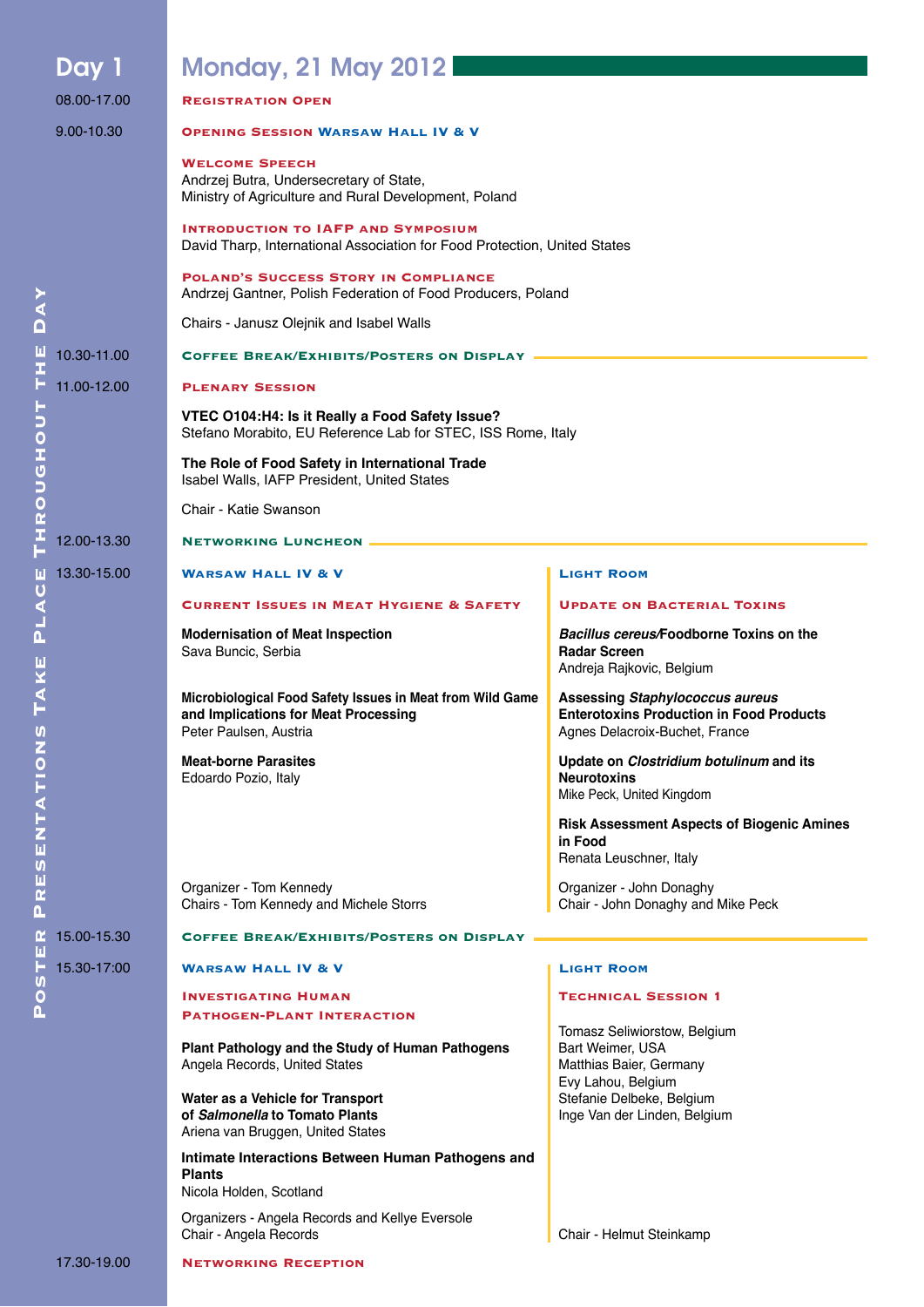| Day 2       | <b>Tuesday, 22 May 2012</b>                                                                                                                                           |                                                                                                                            |  |
|-------------|-----------------------------------------------------------------------------------------------------------------------------------------------------------------------|----------------------------------------------------------------------------------------------------------------------------|--|
| 08.00-17.00 | <b>REGISTRATION OPEN</b>                                                                                                                                              |                                                                                                                            |  |
| 9.00-10.30  | <b>WARSAW HALL IV &amp; V</b>                                                                                                                                         | <b>LIGHT ROOM</b>                                                                                                          |  |
|             | <b>BEST PRACTICE IN ENVIRONMENTAL MONITORING</b><br>- A RISK-BASED APPROACH                                                                                           | <b>CHEMICAL CONTAMINATION IN FOOD -</b><br><b>AN UPDATE</b>                                                                |  |
|             | Drivers to Develop New Environmental Monitoring<br>Systems-Microorganism Persistence, Factory<br><b>Ecology and Recontamination</b><br>Christine Dodd, United Kingdom | <b>Chemical Risk Assessment in Absence of</b><br><b>Adequate Toxicological Data</b><br>Mark Cronin, United Kingdom         |  |
|             | HACCP and the Critical Role of Prerequisite Programs<br>Benjamin Warren, United States                                                                                | <b>Fatty Acid Esters of Chloropopanols and Glycidol</b><br>in Foods - Analysis and Exposure<br>Colin Crews, United Kingdom |  |
|             | Identifying and Controlling Microbiological Cross-contamination,<br>Vectors and Sources-A Risk-based Approach<br>John Holah and Edyta Margas, United Kingdom          | <b>Significance of Masked Mycotoxins</b><br>Franz Berthiller, Austria                                                      |  |
|             | Organizer - Edyta Margas<br>Chair - Edyta Margas                                                                                                                      | Organizer - Pratima Jasti<br><b>Chairs - Gerhard Eisenbrand</b><br>and Alessandro Chiodini                                 |  |
| 10.30-11.00 | <b>COFFEE BREAK/EXHIBITS/POSTERS ON DISPLAY</b>                                                                                                                       |                                                                                                                            |  |
| 11.00-12:30 | <b>WARSAW HALL IV &amp; V</b>                                                                                                                                         | <b>LIGHT ROOM</b>                                                                                                          |  |
|             | <b>LABORATORY QUALITY AND SAFETY:</b><br><b>ACCREDITATION, VALIDATION AND BIOSAFETY</b>                                                                               | <b>TECHNICAL SESSION 2</b>                                                                                                 |  |
|             | <b>AOAC and ISO 16140 Validation Studies: Current Harmonization</b><br>Schemes to Comply with the Stakeholders' Needs<br>Daniele Sohier, France                       | Noemie Desriac, France<br>Matthias Filter, Germany<br>Cian O'Mahoney, Ireland<br>Jeff Daelman, Belgium                     |  |
|             | <b>Method Validation from a Lab Point of View</b><br>Christina Oscroft, United Kingdom                                                                                | Sri-anant Wanasen, Australia<br>Jan-Mei Soon, Malaysia                                                                     |  |
|             | Integration of a New Method in an Existing Quality System<br>Adrianne Klijn, Switzerland                                                                              |                                                                                                                            |  |
|             | Summary - Principles of Good Laboratory Design<br>Charles Taylor, United Kingdom                                                                                      |                                                                                                                            |  |
|             | Organizers - Adrianne Klijn, Carol Iversen and Frederic Martinex<br>Chairs - Adrianne Klijn and Frederic Martinez                                                     | Chair - Christina Harzman                                                                                                  |  |
| 12.30-14.00 | <b>NETWORKING LUNCHEON</b>                                                                                                                                            |                                                                                                                            |  |
| 14.00-15.30 | <b>WARSAW HALL IV &amp; V</b>                                                                                                                                         | <b>LIGHT ROOM</b>                                                                                                          |  |
|             | <b>INTEGRATION OF OMIC TECHNOLOGIES IN</b><br><b>MICROBIAL RISK ASSESSMENT: LAST DEVELOPMENTS</b>                                                                     | <b>TECHNICAL SESSION 3</b>                                                                                                 |  |
|             | State-of-the-Art of (Gen) "Omics" Technologies Applied to Wudenah Letchamo, USA<br><b>Microbial Risk Assessment</b><br>Stanley Brul, The Netherlands                  | Fabienne Loisy, France<br>Julia Bradsher, USA<br>Annie Pfohl-Leszkowicz, France<br>Christophe Boulais, France              |  |
|             | A Quantitative Approach to Search for Biomarkers to<br><b>Predict Mild Stress-induced Robustness</b><br>Heidy Den Besten, The Netherlands                             |                                                                                                                            |  |
|             | <b>Quantification of Acid-resistance Biomarkers Using</b><br><b>RT-qPCR Gene Expression</b><br>Florence Postollec, France                                             |                                                                                                                            |  |
|             | Application of Omics Technology to Quantitative Risk<br>Microbial Assessment (QRMA): An Industrial Perspective<br>Yvan Le Marc, United Kingdom                        |                                                                                                                            |  |
|             | Organizer - Daniele Sohier                                                                                                                                            |                                                                                                                            |  |

POSTER PRESENTATIONS TAKE PLACE THROUGHOUT THE DAY Poster Presentations Take Place Throughout the Day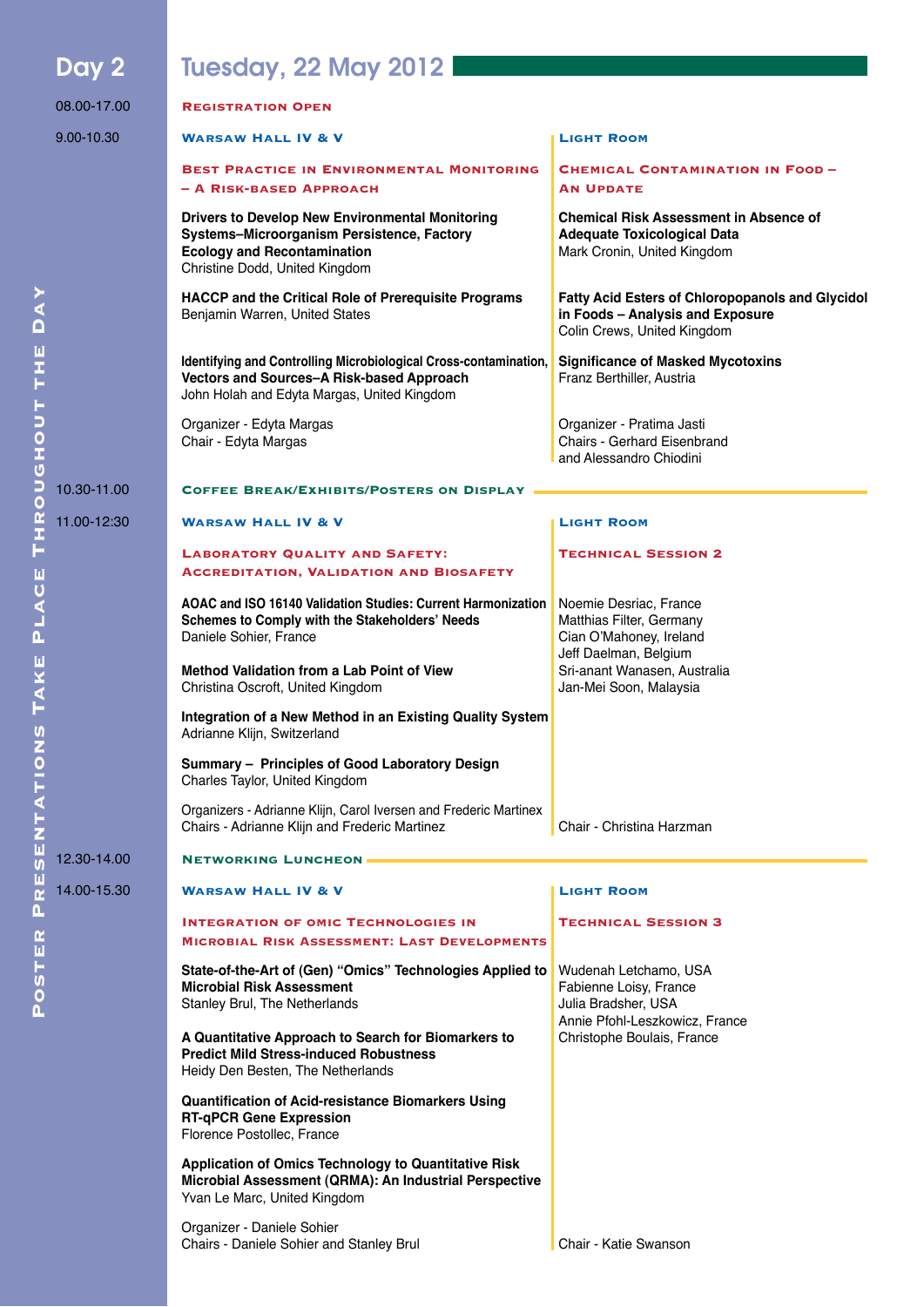| Day 2       | <b>Tuesday, 22 May 2012</b>                                                                                                 |                                                                                                                                               |  |
|-------------|-----------------------------------------------------------------------------------------------------------------------------|-----------------------------------------------------------------------------------------------------------------------------------------------|--|
| 15.30-16.00 | <b>COFFEE BREAK/EXHIBITS/POSTERS ON DISPLAY</b>                                                                             |                                                                                                                                               |  |
| 16.00-17.30 | <b>WARSAW HALL IV &amp; V</b>                                                                                               | <b>LIGHT ROOM</b>                                                                                                                             |  |
|             | <b>PRESERVATION OF NATURAL FOOD</b><br><b>PRODUCTS/NATURAL PRESERVATIVES</b>                                                | <b>UPDATE ON GLOBAL EMERGING</b><br><b>FOODBORNE PATHOGEN TRACKING</b><br><b>SYSTEMS USED IN SURVEILLANCE AND</b><br><b>OUTBREAK ANALYSES</b> |  |
|             | <b>Biological Tools for Bio-preservation</b><br>and Shelf-life Extension<br>Paul Ross, Ireland                              | <b>U.S./European Interactions and Data</b><br><b>Sharing Between Regulatory Entities</b><br>Donald A. Prater, Italy                           |  |
|             | <b>Alternative Processing Technologies for Natural</b><br>and Fresh Food Products<br>Alex Mathys, Germany                   | <b>Industry and Scientific Community Interactions</b><br>on Databases and Data Sharing<br>Saara Kotlia, Switzerland                           |  |
|             | Application of Natural Antimicrobials for Food<br><b>Preservation</b><br>Janneke Wijman, The Netherlands                    | Globally Linking Conventional and in silico<br>Microbiological Analysis to Improve Food Safety<br>Karen Power, Ireland                        |  |
|             | Application of Natural Antimicrobials for Food<br>Preservation: The Nestlé Perspective<br>Michael Callanan, Switzerland     | <b>PATRN: Assessing Food Health Risks</b><br>in Real-time<br>Kumar Hari, United States                                                        |  |
|             | Organizer - Michael Callanan<br>Chair - Michael Callanan                                                                    | Organizers - Ben Tall, Gopal Gipinathrao,<br>Ravi Jain and Kumar Hari<br>Chairs - Ben Tall and Ravi Jain                                      |  |
| 18.00-20.30 | <b>EVENING ACTIVITY (TICKET REQUIRED)</b>                                                                                   |                                                                                                                                               |  |
| Day 3       | Wednesday, 23 May 2012                                                                                                      |                                                                                                                                               |  |
| 08.00-12.00 | <b>REGISTRATION OPEN</b>                                                                                                    |                                                                                                                                               |  |
| 09.00-10.30 | <b>WARSAW HALL IV &amp; V</b>                                                                                               |                                                                                                                                               |  |
|             | THE INCIDENCE AND CONTROL OF <i>SALMONELLA</i> IN THE EUROPEAN POULTRY INDUSTRY                                             |                                                                                                                                               |  |
|             | The Salmonella Problem in Poultry: Incidence, Outbreaks and European Legislative Overview<br>Andrew O'Connor, Ireland       |                                                                                                                                               |  |
|             | Industry Approaches to Control Salmonella in Poultry in Farm to Fork Production<br>Maria Kroner, Poland                     |                                                                                                                                               |  |
|             | Hygiene Interventions to Prevent Salmonella Outbreaks: Technical Solutions in Poultry Processing<br>Edward Verkaar, Germany |                                                                                                                                               |  |
|             | Organizer - Andrew Sedgwick<br>Chair - Katie Swanson                                                                        |                                                                                                                                               |  |
| 10.30-11.00 | <b>COFFEE BREAK/EXHIBITS/POSTERS ON DISPLAY</b>                                                                             |                                                                                                                                               |  |
| 11.00-12.30 | Listeria monocytogenes in Food as a Public Safety Risk<br>Grzegorz Madajczak, Poland                                        |                                                                                                                                               |  |
|             | <b>Building Consumer Trust in a Global Food Supply</b><br>Katie Swanson, United States                                      |                                                                                                                                               |  |
|             | <b>Comparison of Traditional and Social Media Coverage of Food Crises</b><br>Mary Friel, Belgium                            |                                                                                                                                               |  |
|             | Chairs - Isabel Walls and Stefano Colombo                                                                                   |                                                                                                                                               |  |
| 12.30-13.00 | Wrap-up of Symposium/Poster and Technical Awards<br>Isabel Walls, IAFP President                                            |                                                                                                                                               |  |
| 13.00-14.00 | <b>Farewell Refreshments/Exhibits</b>                                                                                       |                                                                                                                                               |  |